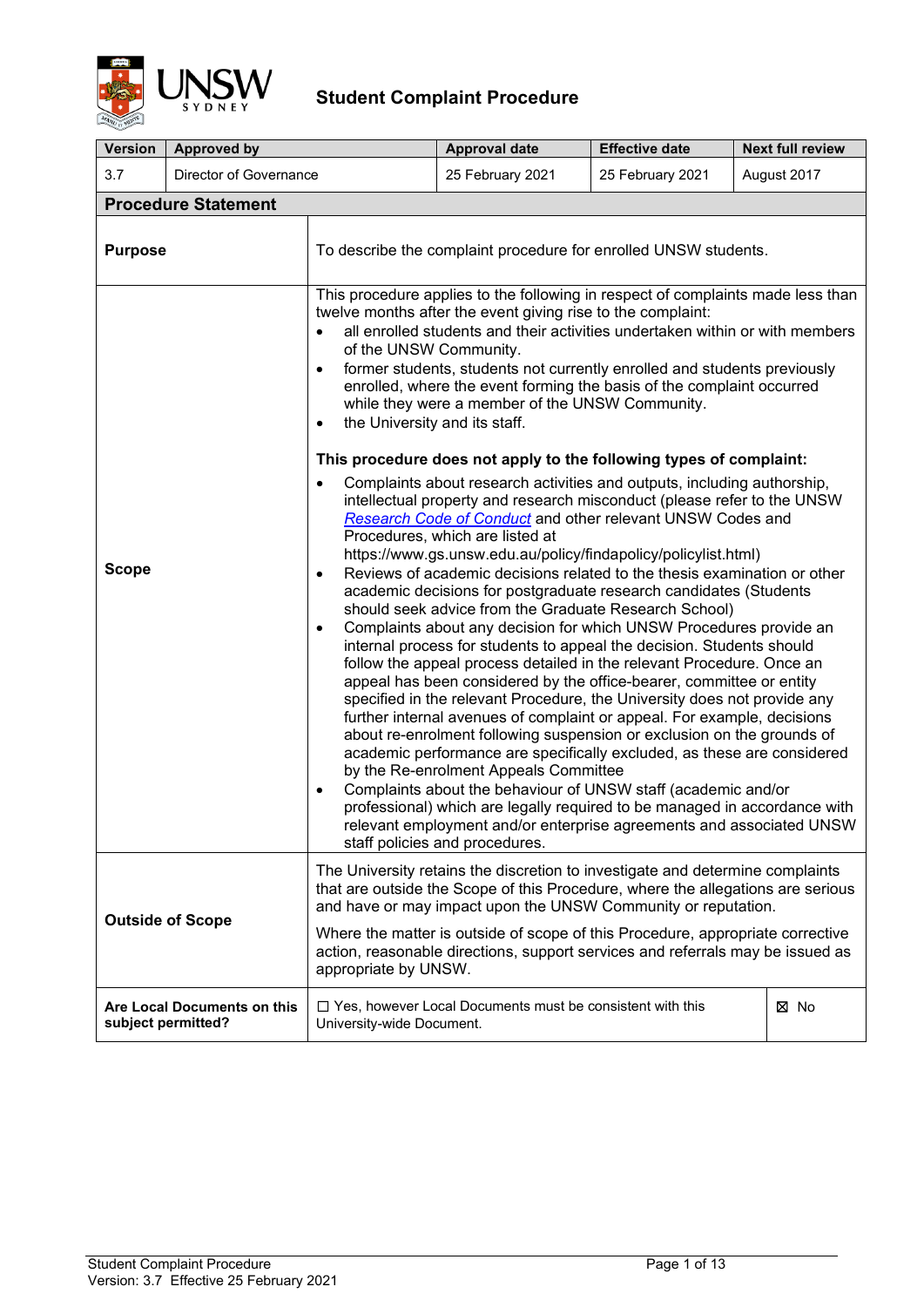## **1. Principles**

- 1.1. The University is committed to providing a fulfilling and rewarding learning and research experience that enables students to achieve their full academic potential. Feedback is welcomed as a mechanism for continuous improvement.
- 1.2. Wherever possible complaints will be resolved by a process of discussion, cooperation and, where appropriate, mediation, as soon as possible after an incident or situation has occurred. Complaints will be acknowledged and handled promptly. Complaints will be treated sensitively having due regard to procedural fairness and confidentiality. Complainants will not suffer detriment or disadvantage as a direct result of making a complaint.

### **Need Help?**

- 1.3. A step by step guide for students about how to make a complaint is available on the Current Student gateway website [www.unsw.edu.au/complaints.](http://www.unsw.edu.au/complaints) Students may also seek assistance from the Conduct & Integrity Office (CIO).
- 1.4. Information about the range of free, University provided support and guidance services can be found on the Current Student gateway website.
- 1.5. Staff members can also find information about how to resolve student complaints on the Current Student gateway website.

# **2. Types of Complaint**

There are three types of complaint within the scope of this procedure.

### **2.1. Complaints about academic decisions and matters**

Students may make a complaint about academic decisions and matters where any of the following apply:

- The matter has not been able to be resolved under the relevant University policy or procedure
- The complaint relates to a lack of procedural fairness or inconsistent application of University policy or procedure

**Examples of complaints under this category** may include but are not limited to: assessment, confirmation and review of the progress of Higher Degree Research Candidates.

## **2.2. Complaints about a person**

Students may make a complaint relating to the behaviour of:

- other students of the University
- academic staff (including contract staff, visiting appointments, conjoint appointments and guest lecturers)
- professional and technical staff (including casual and contract staff)
- people external to the University with whom students interact as part of a program of study such as, but not limited to, work experience, industrial or clinical placements or other practicums

The behaviour of UNSW staff is governed by relevant employment and/or enterprise agreements and UNSW staff policies and procedures. Where a complaint relates to behaviour that is governed by one or more staff agreements, the complaint will not be investigated using this procedure, and will instead be managed in accordance with the relevant staff agreement(s).

**Complaints under this category** may include but are not limited to: ethical and integrity issues, conflict of interest, fraud, bribery, dishonesty, favouritism, discrimination, victimisation, vilification, bullying and harassment.

### **2.3. Complaints about administration or process**

Students may make a complaint relating to: administrative issues or processes including complaints of mismanagement, unreasonable decisions, inconsistent application of University policy or procedure, denial of procedural fairness, failure to provide rights, incorrect advice leading to detriment.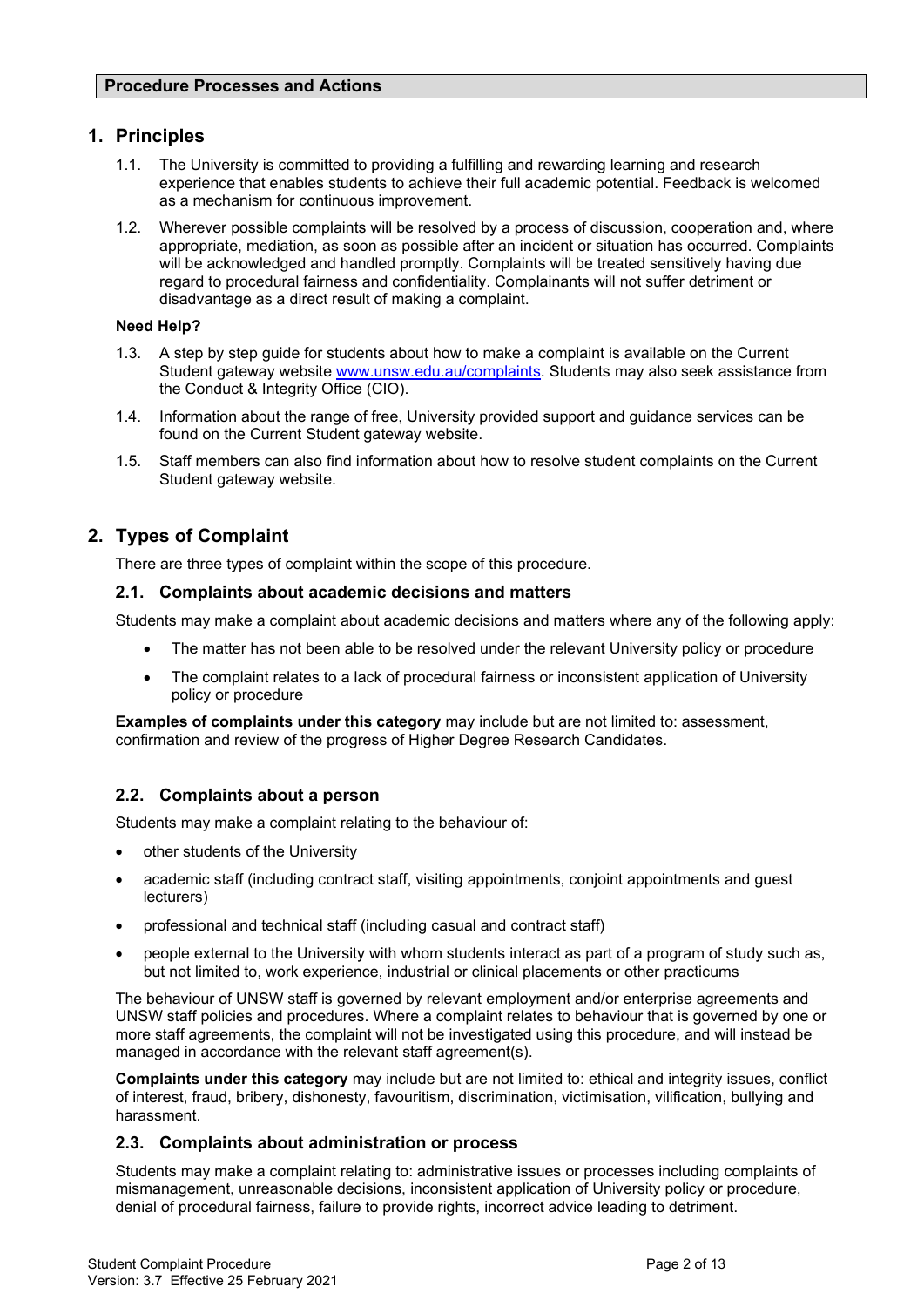Examples of complaints under this category include: inconsistent application of assessment procedures or the special consideration procedure.

## **3. How complaints are handled**

3.1. In most circumstances the University follows a three stage complaints handling model:

**Stage 1: Local Process:** To be used first in most cases, resolving complaints through an informal process which aims to sort out complaints as quickly and as close to the source of complaint as possible. This approach is generally considered suitable for straight forward issues or matters that are urgent but not serious. See further in section 4.

**Stage 2: Central Process – Conduct & Integrity Office:** To be used where the Stage 1 preliminary process does not resolve the complaint or where the complaint is of a serious nature and a Stage 1 approach is not appropriate. See further in section 5.

**Stage 3: Appeal.** A complainant may appeal a decision made by the or IO in the central investigation on the grounds of lack of procedural fairness only. No appeal is available in respect of the substantive merits of the investigation. See further in section 6.

3.2. In appropriate cases, the University may decide to adopt a different complaints handling model, at its discretion. In such cases, the procedure to be followed will be outlined to the complainant and other parties in advance.

## **4. Stage 1: Local Process**

#### **Complaints must be made no later than twelve months after the event giving rise to the complaint**.

- 4.1. The student should raise her/his complaint directly with the University staff member/s most directly involved with, or responsible for, the subject-matter of the complaint. It is strongly recommended that these concerns be made in writing. If the student does not make the complaint in writing, the relevant staff member will proceed on the basis of her/his understanding of the complaint.
- 4.2. Where a student is uncomfortable with raising the complaint with the staff member/s most directly involved, the complaint can be made through another member of University staff at the local level. This may be the School Grievance Officer or the Head of School, or the head of the relevant organisational unit.
- 4.3. The staff member who is managing the complaint will aim to resolve the complaint as quickly as possible using informal processes. To help reach a mutually acceptable outcome a meeting may be held to discuss the complaint. A support person may be brought to the meeting by the complainant. The parties may agree to involve a neutral third party to assist their discussion of the complaint or, where appropriate, to mediate.
- 4.4. A staff member to whom a complaint is made at the local level may, after considering the nature and circumstances of the complaint, suggest to the student that the complaint be investigated at the outset through the Stage 2: Central Process.

### **4.5. Indicative time Frame**

The University will resolve urgent matters as soon as is possible. The University will aim to resolve non urgent matters within 15 working days of the complaint being made in accordance with the above paragraphs. If this timing is not possible, the student will be informed and a new time frame provided to the student.

#### **4.6. Higher Degree Research Students**

Higher Degree Research Students who wish to raise concerns relating to their candidature should raise the issue initially with their Supervisor. If the matter is not resolved by the Supervisor or the complainant is not comfortable raising the issue with her/his Supervisor, the concerns should be raised with the School Postgraduate Coordinator or the Head of School. If there is a reason why the student is not comfortable or able to raise the concern with either of these staff members, the complaint may also be raised with the Associate Dean Research or Director of Postgraduate Research in the Faculty. Where it is not possible to resolve the matter at Faculty level, the complaint may be referred to the Pro Vice-Chancellor Research Training & Entrepreneurship.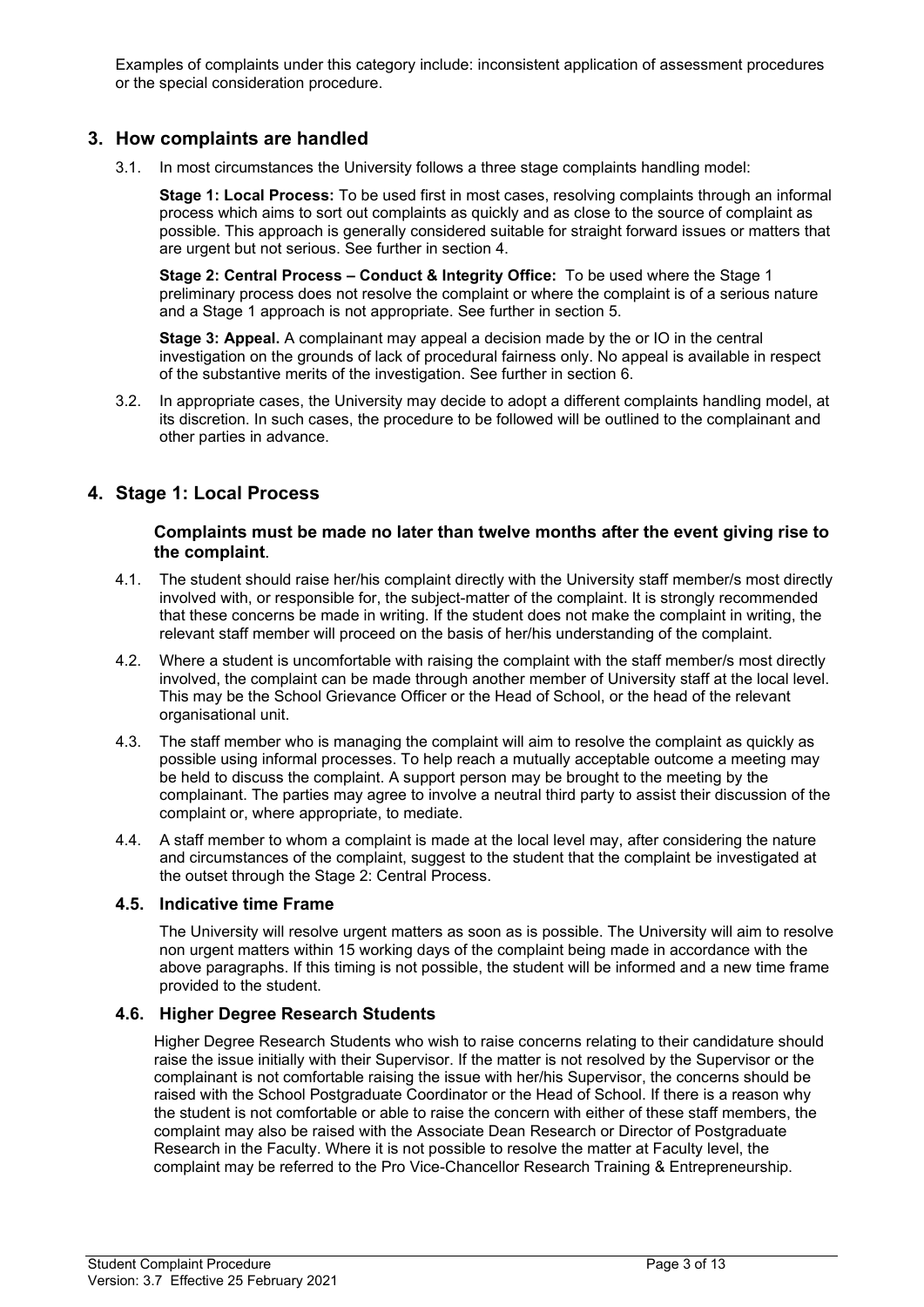## **4.7. Residencies and Colleges**

Students with a concern which relates to an aspect of their accommodation at a UNSW managed residency or College should in the first instance raise the concern with the College or Residence Manager.

## **5. Stage 2: Central Process – Student Integrity Unit**

#### **Complaints must be made no later than twelve months after the event giving rise to the complaint.**

### **5.1. Lodging a complaint**

A complaint can be submitted to the Conduct & Integrity Office (CIO) for a Stage 2 Central Process where:

- Resolution through the Stage 1 Local Process has not occurred, or
- The subject-matter of the complaint is serious or complex.
- 5.2. A student may initiate a Stage 2 Central Process without first undergoing a Stage 1 process. If this occurs, the Student Integrity Unit may refer the complaint back for Stage 1 investigation where the Student Integrity Unit assesses that this is appropriate given the nature and circumstances of the complaint (see further in section 5.5 below).
- 5.3. To enable the Stage 2 Central Process, a complaint must be lodged in writing, using the student complaint lodgement form (which is available online at **[www.unsw.edu.au/complaints](https://www.unsw.edu.au/complaints?)**), with the CIO. The written complaint must contain sufficient information for the complaint to be investigated. It will assist both the student and the University if the student provides all relevant information at the outset.
- 5.4. Students who are unable to lodge a complaint in writing may contact the CIO to arrange an alternative means of lodging their complaint.
- 5.5. Students who are unable to lodge a complaint personally may authorise another person to act on their behalf. Such an authorisation to the other person may be in writing, or in such other manner as the CIO may approve.

### **5.6. The Conduct & Integrity Office may appoint Investigating Officer**

It is usually the CIO who assesses, investigates and determines the outcome of the complaint in accordance with sections 5.7 – 5.12 below. However, having received the complaint, the CIO may for a range of reasons choose to appoint an Investigating Officer (IO) to carry out some or all of the CIO's functions. Appointment of an IO may be appropriate, for example, in situations where the CIO has prior involvement or conflict of interest, to assist effective workflow management, or to obtain the benefits of the IO's subject matter expertise. If appointed, the IO has the same powers and functions as the CIO.

#### **5.7. Assessment by the Conduct & Integrity Office or IO**

The Conduct & Integrity Office (CIO) or IO will first make an assessment to determine whether the complaint should be investigated under the Stage 2 Central Process. If the written complaint is not sufficiently clear or detailed for the assessment to proceed, the CIO or IO may ask the student to re-submit the complaint with more or clearer information. At the conclusion of these enquiries the CIO or IO will determine one or more of the following next steps as s/he considers appropriate:

- a) Commence investigation under the Stage 2 Central Process, or
- b) Take no further action on the basis that the complaint is without substance, or
- c) Refer the complaint to the appropriate University staff member to undertake a Stage 1 Local Process investigation, or
- d) Refer for consideration by another investigator or decision-maker under another University Policy or Procedure, or
- e) Refer the matter to an external agency.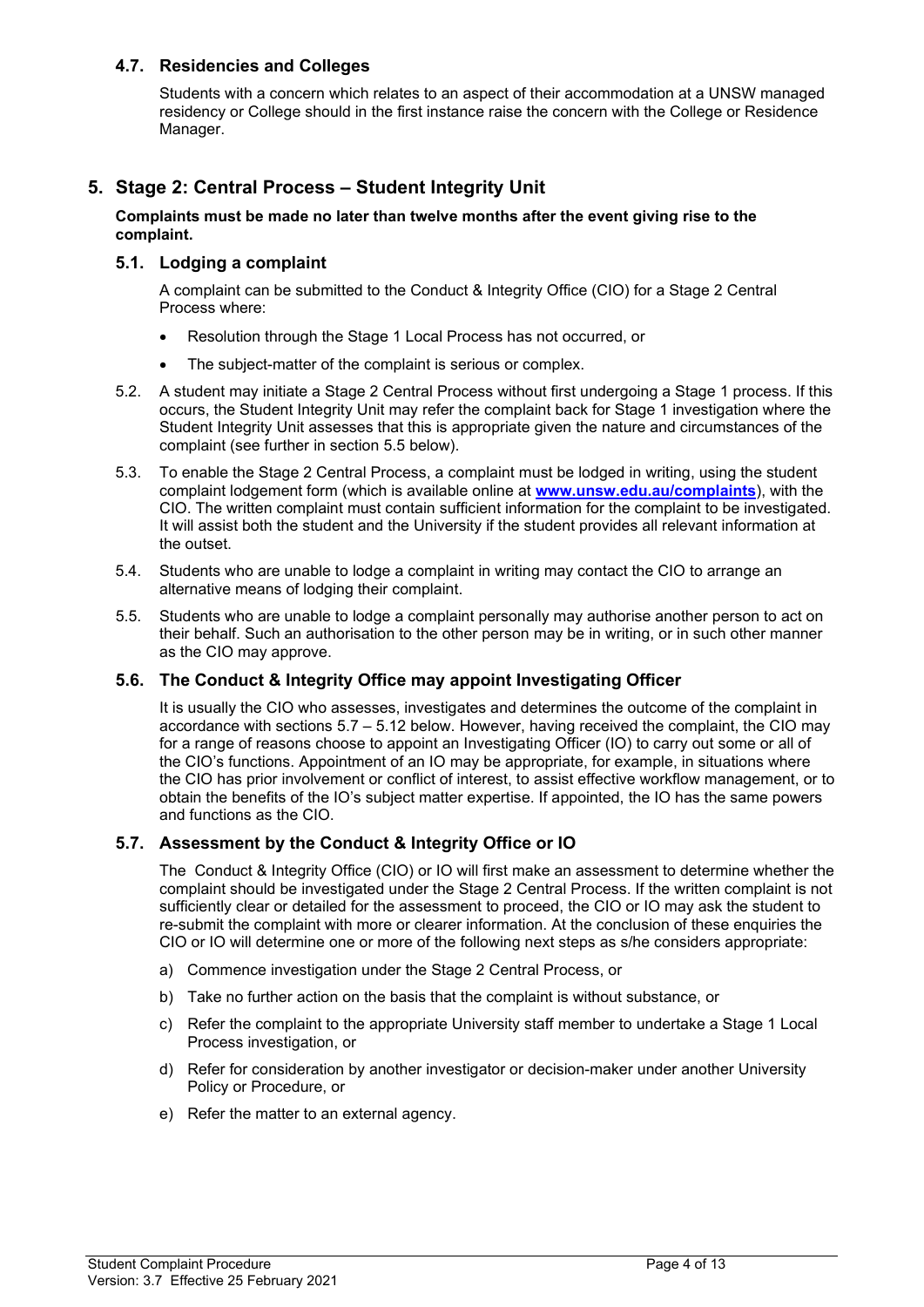## **5.8. Notification**

The Conduct & Integrity Office (CIO) or IO will notify the complainant of the steps to be taken, providing brief reasons where the CIO or IO decides *not* to proceed with a Stage 2 investigation.

### **5.9. Steps involved in Stage 2 Central Process investigation**

In investigating a complaint centrally, the Conduct & Integrity Office (CIO) or IO:

- a) Will provide both the complainant and respondent/s (relevant staff, student/s or external person/s) with the opportunity to present their cases
- b) Will examine relevant documentation and policy and procedures
- c) May seek clarification from relevant parties on information received
- d) May seek internal advice or advice from external agencies, including legal advice from the University's Legal Office or otherwise as appropriate
- e) May invite the complainant and respondent for individual meetings. Students may bring a support person to any interviews or meetings conducted during the central process. The student should advise the CIO or IO beforehand if they intend to bring a support person.

### **5.10. At the conclusion of the Stage 2 Central Process investigation:**

The Conduct & Integrity Office (CIO) or IO will make a determination and confirm the outcome in writing, giving reasons, to the complainant and respondent/s.

### **5.11. The outcome of Stage 2 Central Process may be:**

- a) That the complaint has been upheld or partly upheld. Recommendations for actions may also be made, or
- b) That the complaint has not been substantiated. In most unsubstantiated cases no recommendations for action are required.

#### **5.12. Indicative time frame**

The Conduct & Integrity Office (CIO) or IO will endeavour to adhere to the following indicative time frame:

- The CIO or IO will aim to acknowledge receipt of a complaint within 5 working days of lodgement.
- The CIO or IO will aim to complete the Stage 2 Central Process within 20 to 30 working days of receipt of the complaint. However, this may not always be possible, particularly where the matter involves a number of respondents and/or the circumstances are complex.

Updates on the progress of the investigation will be provided to the complainant by the CIO or IO, and all parties will be informed as soon as possible of any significant delays and advised if alternative time frames are to apply.

#### **5.13. Withdrawn or anonymous complaints**

Where the Conduct & Integrity Office (CIO) has been made aware of a matter of a serious nature, but the complainant wishes to remain anonymous such that there is no identified or identifiable complainant, or the complainant withdraws their complaint, the CIO may refer the matter to the appropriate senior staff member of the University and/or to an external agency.

## **6. Stage 3: Appeal**

### **6.1. Lodging an appeal**

An appeal in respect of a decision of a Conduct & Integrity Office (CIO) or IO following a Stage 2 Central Process may only be lodged on the grounds of a lack of procedural fairness in the investigation process. For an explanation of procedural fairness refer to the Definitions and Acronyms section. There is no appeal on the merits of the decision. In other words, a student may not appeal simply because s/he does not agree with the decision of the CIO or IO.

6.2. Appeals must be made in writing to the Deputy Vice-Chancellor (Academic & Student Life) (or nominee) within 15 working days of the date of notification by the CIO or IO of a decision under the Stage 2 Central Process. The appeal must clearly state the grounds on which the student considers that there has been a lack of procedural fairness (for example, the student must clearly identify why they maintain that there was no opportunity to state their position on the complaint). In exceptional circumstances the Deputy Vice-Chancellor (Academic & Student Life) (or nominee)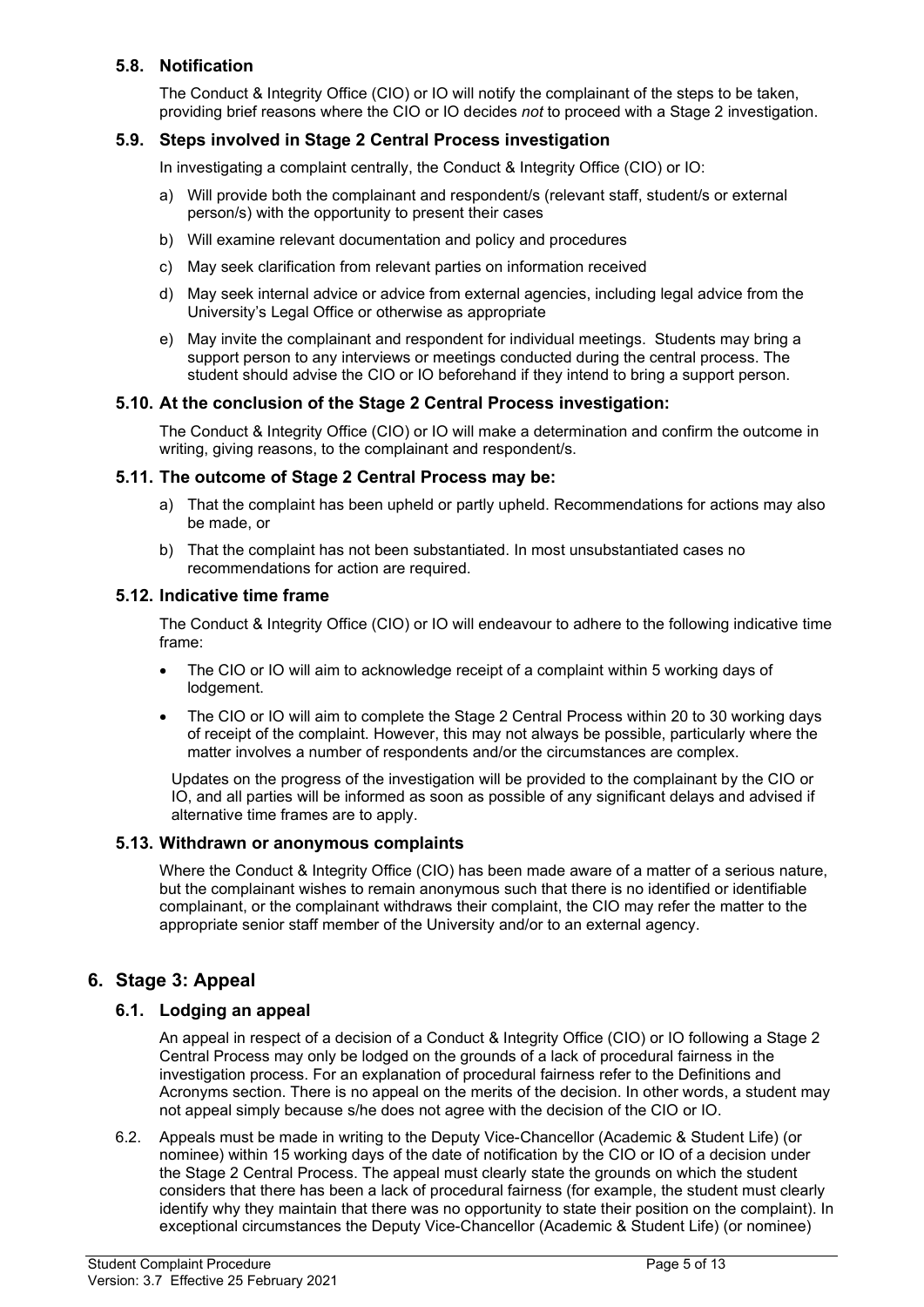may extend this period to longer than 15 working days following a request for an extension from the student in writing. Other than in exceptional circumstances, an extension request must be made within 15 working days of the date of the notification of the decision by the CIO or IO.

### **6.3. Student Complaint Appeal Committee**

The Deputy Vice-Chancellor (Academic & Student Life) (or nominee) may convene a Student Complaint Appeal Committee (the Committee) to hear the appeal. As well as Deputy Vice-Chancellor (Academic & Student Life) (or nominee) as Chair, the Committee will also consist of one Associate Dean and one elected or nominated student member of the Council, Academic Board or Faculty Committee.

No person is eligible to sit on the Committee who has, or could reasonably be perceived to have, a conflict of interest in the matter.

The Committee may appoint one or more persons to assist it on any matters requiring legal, procedural or technical expertise.

#### **6.4. Appeals process**

The appellant and any other relevant party in the appeal will be invited to attend a hearing to state their case. If the appellant is unable to attend the hearing, or chooses not to attend, the hearing may still take place.

The appellant and any other person invited to attend will be asked to inform the Chair in writing before the hearing:

- a) Whether they intend to attend the hearing
- b) Whether they intend to attend with a support person (the support person may not attend in the place of the appellant) (see further in 6.5 below)
- c) Whether they intend to present any material not in the written submission.

At the hearing:

- a) The Committee shall sit in private
- b) Only material relevant to the grounds of the appeal may be presented

In determining the outcome of the appeal the Committee may:

- a) Dismiss the appeal; or
- b) Allow the appeal, in which case, the Committee may either
	- i. Make a fresh determination on all or part of the complaint, or
	- ii. Refer the matter back to the Conduct & Integrity Office or relevant IO to redetermine the complaint having regard to the Committee's decision, or
	- iii. Refer the matter to another IO to reinvestigate the complaint (in whole or in part) having regard to the Committee's decision and, to the extent directed by the Committee, to re-determine the complaint.

If no denial of procedural fairness has been identified all avenues of complaint and appeal within the University will have been exhausted. An appellant dissatisfied with the outcome of the appeal may seek external review, for example by an agency such as the NSW Ombudsman.

#### **6.5. Indicative time frame**

The University endeavours to adhere to the following indicative time frame. All relevant parties will be informed as soon as possible if alternative time frames are to apply.

- Appeals will be acknowledged within 5 working days of the receipt of the appeal
- Student Complaint Appeal Committee aims to convene within 30 working days of the date of acknowledgement of the appeal
- At least 10 working days' notice of the appeal hearing will be given to all relevant parties
- The parties should inform the Chair of any support person arrangements at least 5 working days before the hearing
- Material considered by the Conduct & Integrity Office or IO in the investigation will usually be circulated to the appellant 5 working days before the hearing (but see further in section 11 below)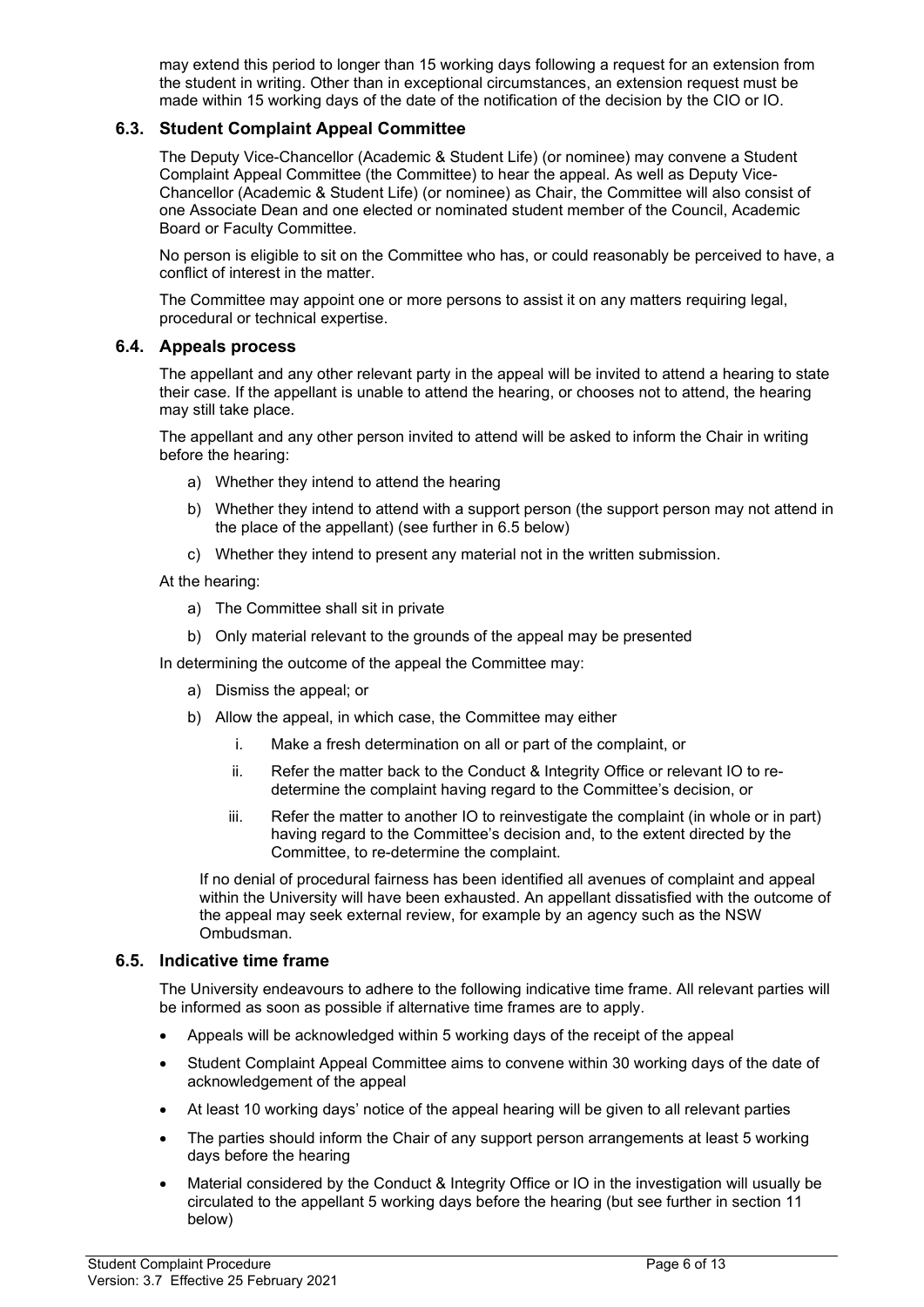• Appeal Committees aim to inform the appellant and any other relevant party of the outcome of the appeal in writing, giving reasons, within 15 working days of the hearing.

## **7. Withdrawal of Complaints**

At any stage a student may decide to withdraw a complaint. Where the central complaint process is underway any withdrawal must be in writing (this may be by email). In most instances the University will then deem the complaint resolved. However, in certain circumstances the University may deem the complaint serious enough for an internal investigation to continue or for referral to an external agency.

### **8. Recordkeeping**

Notes and documentation must be kept at all stages of the resolution of a complaint including records of meetings, discussions, appeal hearings and actions proposed or taken. All records and notes produced and documents considered in handling a complaint under the central or appeals process must be stored in a confidential University file. The file must be created and stored in line with University policy.

The Conduct & Integrity Office will be responsible for recording and tracking all centrally investigated complaints on a central complaints database. Reports will be provided on a regular basis to the Deputy Vice-Chancellor Equity, Diversity & Inclusion (or nominee) and Deputy Vice-Chancellor Academic & Student Life detailing the outcomes arising from complaints.

## **9. Confidentiality**

All parties involved in a complaint including the complainant, respondent/s and the Conduct & Integrity Office or IO must maintain confidentiality about the complaint. Information and records about a complaint will be kept confidential and will only be divulged to staff of the University with direct involvement in the process (in accordance with this Procedure) and those to whom it is necessary to enable proper investigation of the matter. However the University may divulge records about a complaint to legal advisers or insurers and where any of the following apply:

- Where there is risk of harm to a person or persons, it may be necessary to divulge records of and details about the complaint to other members of UNSW staff and relevant external agencies such as the Police;
- Where the University is required by law to produce the records, for example, to a court or tribunal for the purpose of legal proceedings by way of subpoena or a similar compulsory process;
- Where there is a clear public interest or obligation to share information (such as a duty to disclose information to a professional accreditation board, the Australian Defence Force Academy or a duty to report under legislation)

Where a Student Complaint Appeal Committee is to be convened, the appellant and appeals committee will be provided with copies of all material that has been considered relevant by the SIU or IO in making their decision, except for material which is subject to legal professional privilege or material that must be withheld as a result of the University's legal obligations to other parties.

## **10.External review or referral**

A student may take their complaint to an external agency at any point. Where this occurs the University may decide to suspend any internal process pending external investigation. External bodies may require a complainant to have lodged an internal complaint first before they will become involved. The complainant should contact the external body directly for advice.

External agencies include:

- Anti-Discrimination Board
- Australian Human Rights Commission
- Independent Commission against Corruption
- NSW Ombudsman
- **NSW Police**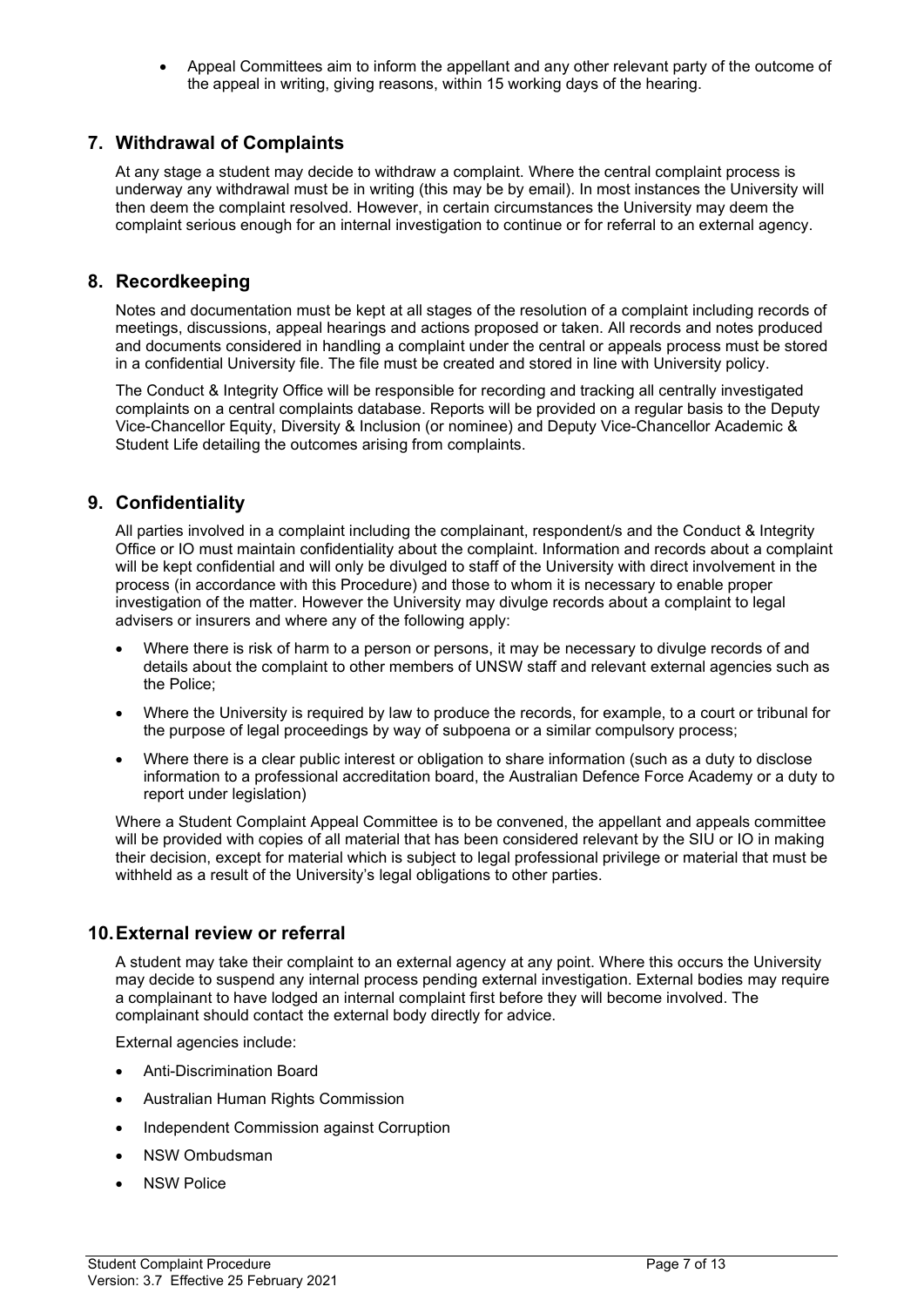## **11.Internal reporting**

A bi-annual report on trends and emerging issues will be provided to the UNSW Academic Board and other committees.

### **12.Acknowledgements and resources**

*Additional resources:*

Current Student gateway: https://student.unsw.edu.au/

Policies, procedures and guidelines for students: <https://student.unsw.edu.au/policy>

Arc@UNSW [www.arc.unsw.edu.au](http://www.arc.unsw.edu.au/)

NSW Ombudsman fact sheets: [www.ombo.nsw.gov.au](http://www.ombo.nsw.gov.au/)

Anti-Discrimination Board: [www.lawlink.nsw.gov.au](http://www.lawlink.nsw.gov.au/)

Australian Human Rights Commission: [www.humanrights.gov.au](http://www.humanrights.gov.au/)

*A number of documents were reviewed in developing this procedure and are gratefully acknowledged:*

NSW Ombudsman Complaint Handling at Universities: Best Practice Guidelines 2006

Discussion Paper 21 (1989) – Alternative Dispute Resolution: Training and Accreditation of Mediators, Lawlink NSW, in relation to terminology and definitions.

Discussion Paper 30 (1993) Review of the Anti-Discrimination Act 1977 (NSW), Lawlink NSW, in relation to behaviours that are considered harassing and discriminatory

Anti-Discrimination Commission Queensland: Complaints Procedures

Complaints Procedures from the following Universities: Australian National University, Macquarie University, Queensland University of Technology, University of Melbourne, University of Newcastle, University of Technology Sydney, University of Queensland, University of Western Sydney, Monash University, University of Adelaide.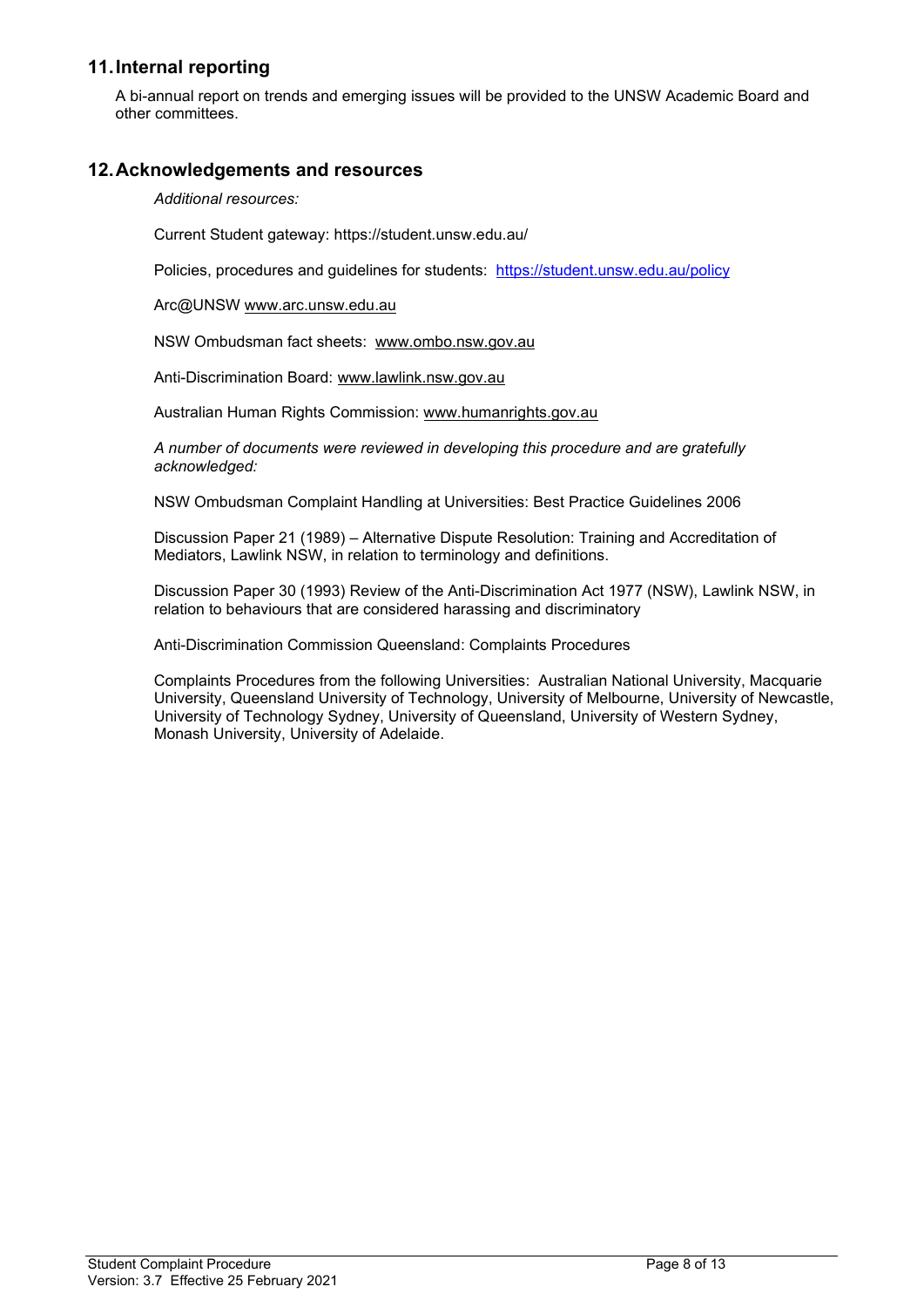| <b>Accountabilities</b>                                           |                                                                                                                                                                                                                                                                                                                                                                                                                                                                                                                                                                                                                                                                                                                    |  |  |
|-------------------------------------------------------------------|--------------------------------------------------------------------------------------------------------------------------------------------------------------------------------------------------------------------------------------------------------------------------------------------------------------------------------------------------------------------------------------------------------------------------------------------------------------------------------------------------------------------------------------------------------------------------------------------------------------------------------------------------------------------------------------------------------------------|--|--|
| <b>Responsible Officer</b>                                        | Deputy Vice-Chancellor Equity Diversity and Inclusion                                                                                                                                                                                                                                                                                                                                                                                                                                                                                                                                                                                                                                                              |  |  |
| <b>Contact Officer</b>                                            | Director, Conduct & Integrity                                                                                                                                                                                                                                                                                                                                                                                                                                                                                                                                                                                                                                                                                      |  |  |
| <b>Supporting Information</b>                                     |                                                                                                                                                                                                                                                                                                                                                                                                                                                                                                                                                                                                                                                                                                                    |  |  |
| <b>Legislative Compliance</b>                                     | This Procedure supports the University's compliance with the following legislation:<br>Nil                                                                                                                                                                                                                                                                                                                                                                                                                                                                                                                                                                                                                         |  |  |
| <b>Parent Document (Policy)</b><br><b>Student Code of Conduct</b> |                                                                                                                                                                                                                                                                                                                                                                                                                                                                                                                                                                                                                                                                                                                    |  |  |
| <b>Supporting Documents</b>                                       | Nil                                                                                                                                                                                                                                                                                                                                                                                                                                                                                                                                                                                                                                                                                                                |  |  |
| <b>Related Documents</b>                                          | <b>Student Misconduct Procedure</b><br><b>Sexual Misconduct Prevention and Response Policy</b><br><b>Assessment Policy</b><br><b>Assessment Implementation Procedure</b><br>Academic Standing for Undergraduates<br><b>Academic Standing for Postgraduates</b>                                                                                                                                                                                                                                                                                                                                                                                                                                                     |  |  |
| <b>Superseded Documents</b>                                       | Student Complaint Procedure, v3.6                                                                                                                                                                                                                                                                                                                                                                                                                                                                                                                                                                                                                                                                                  |  |  |
| <b>File Number</b>                                                | 2015/38053                                                                                                                                                                                                                                                                                                                                                                                                                                                                                                                                                                                                                                                                                                         |  |  |
| <b>Definitions and Acronyms</b>                                   |                                                                                                                                                                                                                                                                                                                                                                                                                                                                                                                                                                                                                                                                                                                    |  |  |
| <b>Anonymous</b>                                                  | Where the complainant withholds their name and does not wish to be identified in any<br>way.                                                                                                                                                                                                                                                                                                                                                                                                                                                                                                                                                                                                                       |  |  |
| <b>Appellant</b>                                                  | A person who lodges an appeal.                                                                                                                                                                                                                                                                                                                                                                                                                                                                                                                                                                                                                                                                                     |  |  |
| <b>Associate Dean</b>                                             | An Associate Dean (irrespective of portfolio), Senior Associate Dean or Deputy Dean of<br>a Faculty.                                                                                                                                                                                                                                                                                                                                                                                                                                                                                                                                                                                                               |  |  |
| <b>Conflict of interest</b>                                       | Interest, involvement or information which may influence or be reasonably perceived to<br>influence a person's ability to make objective recommendations or decisions in<br>investigating or determining a complaint, or serving on a Student Complaint Appeal<br>Committee.                                                                                                                                                                                                                                                                                                                                                                                                                                       |  |  |
| Complainant                                                       | An individual who lodges a complaint.                                                                                                                                                                                                                                                                                                                                                                                                                                                                                                                                                                                                                                                                              |  |  |
| <b>Investigating Officer (IO)</b>                                 | A person who is appointed to fulfil some or all of the Student Integrity Unit's functions of<br>undertaking and co-ordinating an investigation or making a complaint outcome<br>determination.                                                                                                                                                                                                                                                                                                                                                                                                                                                                                                                     |  |  |
| <b>Mediation</b>                                                  | A voluntary and confidential process where a neutral third party, the mediator, provides<br>assistance to the parties in dispute to find some common ground and reach a<br>settlement. A mediator may be an employee of the University who has no conflict of<br>interest in the issue under discussion or an external mediator.                                                                                                                                                                                                                                                                                                                                                                                   |  |  |
| <b>Procedure</b>                                                  | A document identified as a Procedure of the University made by the Council or under<br>the UNSW Policy Framework or in accordance with delegated authority as a formal<br>University Procedure. It may be specifically related to a Policy or a Guideline and may<br>include statements in the form of prescriptive rules. Procedures of the University are<br>published on the Governance website at www.gs.unsw.edu.au.                                                                                                                                                                                                                                                                                          |  |  |
| <b>Procedural Fairness</b>                                        | Also known as 'natural justice', procedural fairness is a principle of law that is concerned<br>with the procedures used by a decision-maker, rather than the actual outcome reached.<br>Key requirements of procedural fairness include:<br>Ensuring respondents are provided with all necessary details of the allegations<br>that have been made against them<br>Ensuring respondents are given a proper opportunity to respond to the<br>allegations in an appropriate way before a decision is made (including as to<br>any mitigating circumstances)<br>That persons involved in deciding an outcome do not have any bias or conflict<br>of interest.<br>That a decision is based only on relevant evidence. |  |  |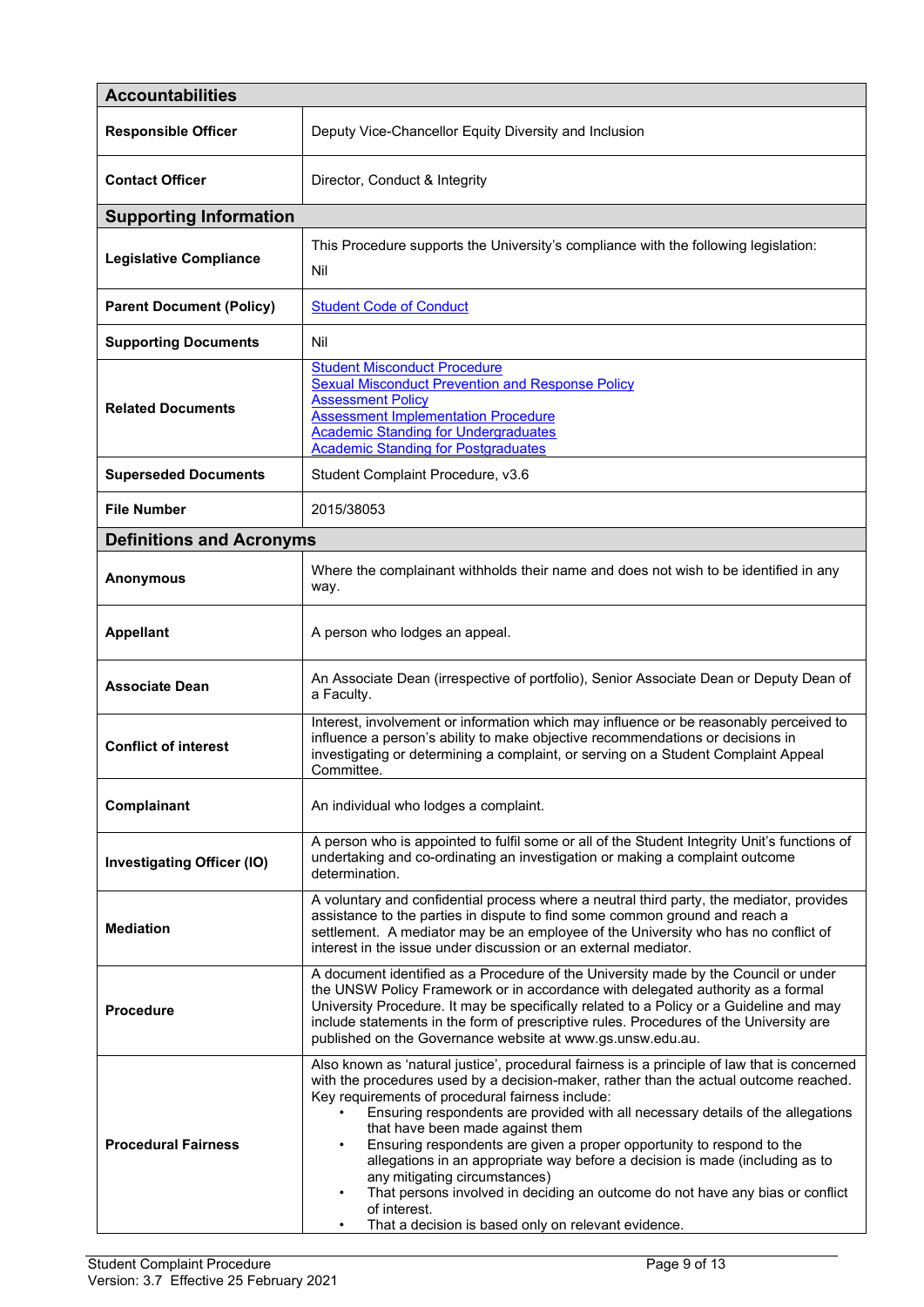| <b>Respondent</b>                   | A person about whom a complaint is made or, where a complaint is made that is not<br>specific to a person, the person who is nominated by the relevant business unit, Faculty<br>or Department to respond to a complaint.                                                                                          |  |  |  |
|-------------------------------------|--------------------------------------------------------------------------------------------------------------------------------------------------------------------------------------------------------------------------------------------------------------------------------------------------------------------|--|--|--|
|                                     | Complaints are considered serious where there is reason to believe that:                                                                                                                                                                                                                                           |  |  |  |
|                                     | There is a significant risk to the University and its staff and/or students<br>a)                                                                                                                                                                                                                                  |  |  |  |
| <b>Serious matters</b>              | b) A serious criminal offence may have been committed                                                                                                                                                                                                                                                              |  |  |  |
|                                     | There are a number of complaints of a similar nature received against a<br>C)<br>respondent                                                                                                                                                                                                                        |  |  |  |
| <b>Sexual Misconduct</b>            | Sexual misconduct concerns behaviours that are in breach of the University's Sexual<br><b>Misconduct Prevention and Response Policy.</b>                                                                                                                                                                           |  |  |  |
| <b>Student Integrity Unit (SIU)</b> | The staff members of the University who are responsible for undertaking and co-<br>ordinating investigations, making complaint outcome determinations and providing<br>advice and guidance to students and staff.                                                                                                  |  |  |  |
| <b>Support person</b>               | A person who may help a student make a complaint, provide support or give advice<br>before or during the complaint process. A support person may be a friend, student, staff<br>member or family member. A support person is not able to speak on behalf of the<br>student and is not an advocate for the student. |  |  |  |
|                                     | Students become members of the UNSW Community upon enrolment and their<br>behaviour is governed by this Code in respect of behaviour occurring:                                                                                                                                                                    |  |  |  |
|                                     | on UNSW campuses or other facilities, including the live-in accommodation at<br><b>ADFA</b>                                                                                                                                                                                                                        |  |  |  |
|                                     | in virtual spaces (including online forums, communities and platforms) arranged<br>$\bullet$<br>or facilitated by UNSW or where the virtual space is connected to study or<br>student experience                                                                                                                   |  |  |  |
|                                     | whilst using UNSW information and communication technology (ICT) resources<br>$\bullet$                                                                                                                                                                                                                            |  |  |  |
| <b>UNSW Community</b>               | at premises in which research study or work integrated learning is undertaken<br>$\bullet$<br>as part of a UNSW activity including but not limited to placements, internships,<br>fieldwork, or other type of practicum                                                                                            |  |  |  |
|                                     | whilst staff, students or affiliates are representing UNSW (e.g. at sporting<br>events, cultural activities, competitions, conferences), student clubs or whilst on<br>exchange or sabbatical                                                                                                                      |  |  |  |
|                                     | between a UNSW staff members or affiliates and a UNSW student<br>$\bullet$                                                                                                                                                                                                                                         |  |  |  |
|                                     | in University owned, operated or Affiliated Accommodation<br>$\bullet$                                                                                                                                                                                                                                             |  |  |  |
|                                     | at separate legal entities controlled by the University                                                                                                                                                                                                                                                            |  |  |  |
|                                     | at Arc@UNSW and associated student society and club activities.                                                                                                                                                                                                                                                    |  |  |  |
| <b>Revision History</b>             |                                                                                                                                                                                                                                                                                                                    |  |  |  |
|                                     | $\mathbf{r}$ and $\mathbf{r}$                                                                                                                                                                                                                                                                                      |  |  |  |

| <b>Version</b> | <b>Approved by</b>                                      | <b>Approval date</b> | <b>Effective date</b> | <b>Sections modified</b>                                             |
|----------------|---------------------------------------------------------|----------------------|-----------------------|----------------------------------------------------------------------|
| 1.0            | Vice-Chancellor                                         | 9 January 2009       | 2 March 2009          | These are new procedures                                             |
| 1.1            | Pro-Vice-Chancellor<br>(Students) & Registrar           | 24 April 2009        | 24 April 2009         | 2.2.5(a)                                                             |
| 1.2            | Acting Deputy Vice-Chancellor<br>(Academic)             | 16 May 2012          | 18 May 2012           | 2.8 Introduction<br>2.8.2, D, i                                      |
| 2.0            | Vice-President and Deputy<br>Vice-Chancellor (Academic) | 30 November 2012     | 30 November<br>2012   | Full review                                                          |
| 2.1            | Vice-President and Deputy<br>Vice-Chancellor (Academic) | 16 August 2013       | 16 August 2013        | 2.1; 6.6; former 6.7<br>renumbered; 7.10; former 7.11<br>renumbered. |
| 3.0            | Vice-President and Deputy<br>Vice-Chancellor (Academic) | 5 August 2014        | 5 August 2014         | <b>Full review</b>                                                   |
| 3.1            | Vice-President and Deputy<br>Vice-Chancellor (Academic) | 24 April 2015        | 24 April 2015         | 8.3 amended to include elected<br>nominated student members          |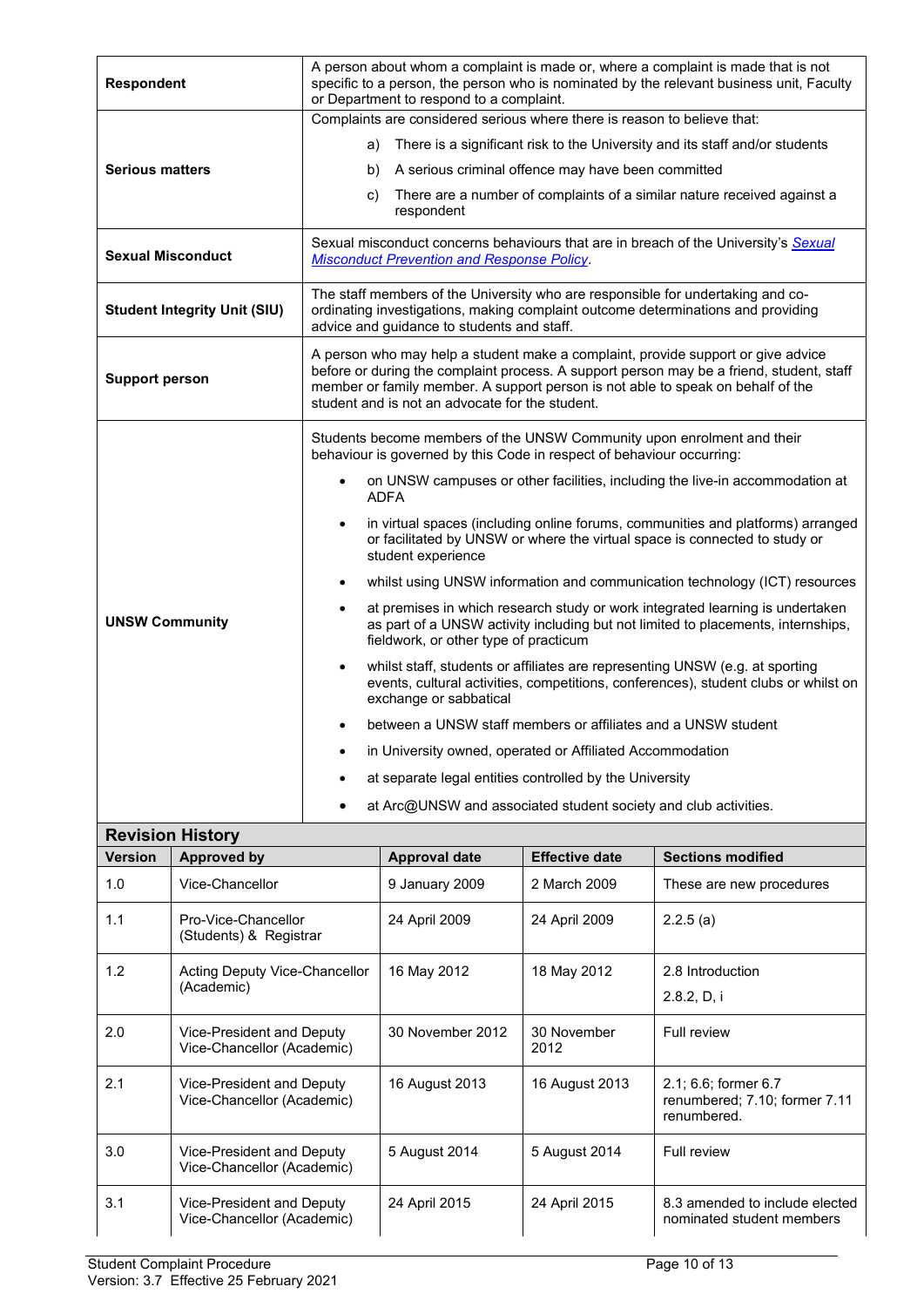| 3.2 | Acting Head of Governance          | 2 December 2015  | 2 December 2015  | All references to Contact<br>Officer and Responsible Officer<br>amended.                                               |
|-----|------------------------------------|------------------|------------------|------------------------------------------------------------------------------------------------------------------------|
| 3.3 | Senior Deputy Vice-Chancellor      | 29 February 2016 | 29 February 2016 | References to Contact Officer<br>and Responsible Officer<br>updated.                                                   |
| 3.4 | Deputy Vice-Chancellor<br>Academic | 25 July 2017     | 15 August 2017   | Administrative update to senior<br>position titles                                                                     |
| 3.5 | Deputy Vice-Chancellor<br>Academic | TBA              | <b>TBA</b>       | Minor amendments to scope<br>and addition of definition of<br>sexual misconduct and UNSW<br>Community.                 |
| 3.6 | Director of Governance             | 25 June 2020     | 25 June 2020     | Administrative update to links<br>s1.3; 5.3; Definitions, and title<br>update s6.2; 6.3; 8.                            |
| 3.7 | Director of Governance             | 25 February 2021 | 25 February 2021 | Changed Responsible Officer<br>to DVCEDI. Administrative<br>updates to links and senior<br>position titles due to WPC. |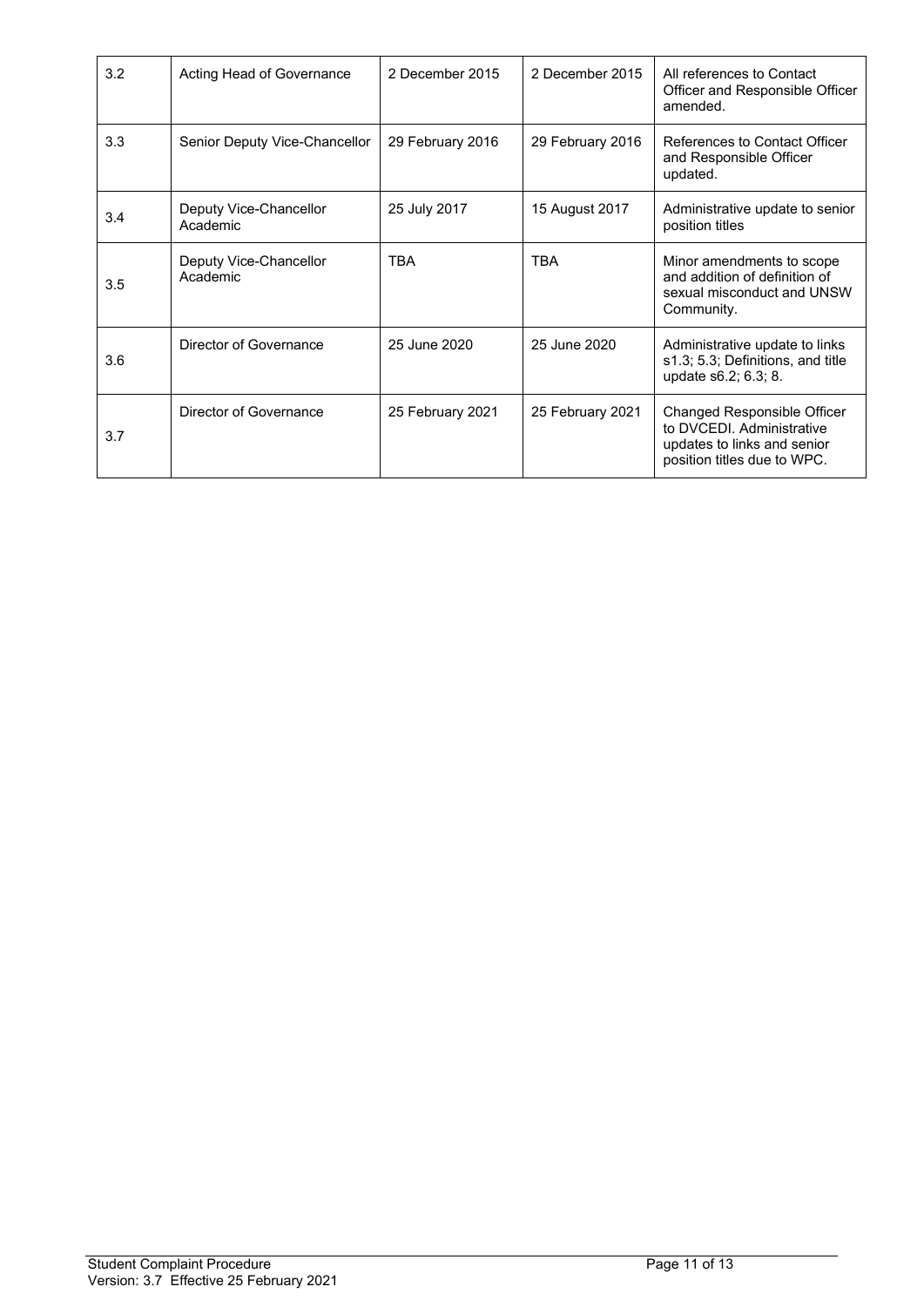# **APPENDIX A: Student Complaint Procedure summary diagram**